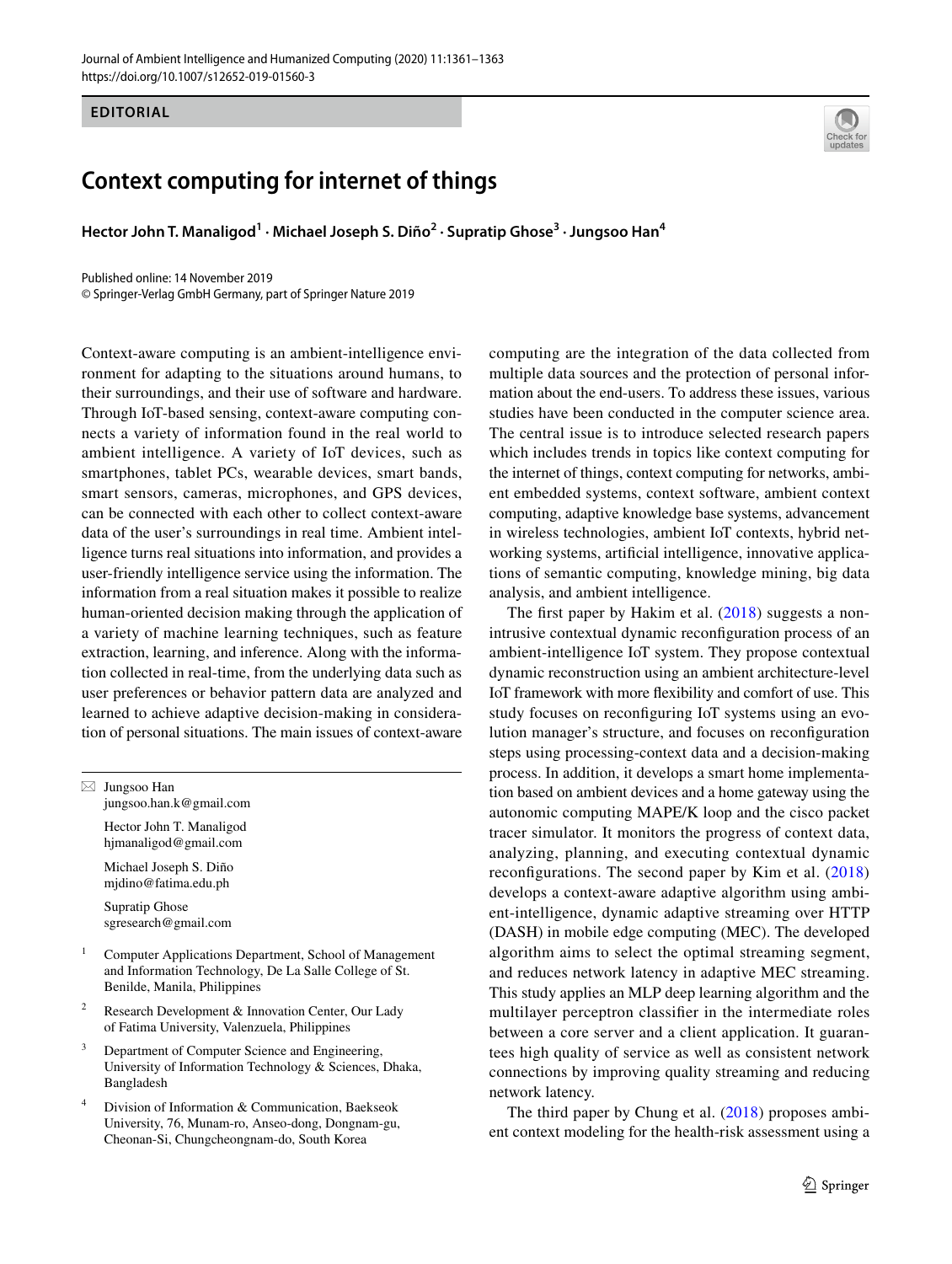knowledge base and deep neural networks. This study aims to generate a deep neural-network learning model with a knowledge base for ambient context-awareness. It uses entropy-based relevance feedback from the context patterns extracted from personal health record (PHR), electronic medical record (EMR), open-access directory (OAD), and phased history data (PHD) extraction. In addition, it analyzes an association of hidden contexts using an ontology inference engine and ambient-context pattern mining of structured and unstructured contexts. The developing ambient intelligence (AMI) architecture has health care technology that can provide health-risk prediction services to a patient with a disease. The fourth paper by Jin et al.  $(2018)$  develops the infuencing factors of an information-seeking behavior in an ambient-intelligence context. The developed model focuses on a mediating role in the infuence of ambient IoT trust and perceived-risk factors for an information-seeking ability and an information-seeking motive. It explores the context-aware mechanism between the characteristics of infuencing factors and information-seeking behavior in combination with the context of ambient intelligence. In addition, the authors focus on reliability analysis, validity analysis of exploratory factors and confrmatory factors, model evaluations, and hypothesis testing.

The ffth paper by Park et al. [\(2018](#page-2-4)) introduces an ambient-intelligence context aware-based intrusion detection system (IDS) using machine learning for a smart factory. The suggested ambient context-aware objects are shared in a real-time context in an ambient context-aware environment and with smart objects with an ambient sensor in various spaces. The developing context aware-based IDS provides an efective detection rate for possible intrusion scoring in hybrid unsupervised and supervised learning methods. In addition, it uses drill-down analysis models with an integrated time and data standard. The developing architecture consists of data capture and a parsing phase, an inference and model building phase, and a threat visualization phase. It detects context awareness, and makes decisions through secure 3D analysis using machine learning. The sixth paper by Liu et al.  $(2018)$  $(2018)$  proposes examining the effects of context awareness on ambient intelligence of logistics-information quality using awareness compatibility as a moderator variable. The study focuses on context awareness-based AMI and predicts intentions according to the context-awareness information. Then, it is applied to logistics services with real-time ambient-intelligence context awareness through mobile platforms. It provides sufficient information quality and logistics risk reductions during the decision-making process. This scheme aims to generate personalization, pervasiveness, contextuality, and interactivity for positive and negative efects on logistics-information quality.

The seventh paper by Jang et al. ([2019](#page-2-6)) suggests narrative, context-based, data-to-text generation in natural language

generation models of ambient intelligence. The composition of the data-to-text generation model has sentence representations with similar meanings from text generation, and a corpus from structured and unstructured contexts. Besides, it has coherence and offers a diversity of information using a copy mechanism and a narrative context. Sentence representation has sentence embedding and sentence clustering to learn sentences as vectors, with vector similarities from a large corpus. It consists of surface realization and narrative context planning using an attention-based recurrent neural network (RNN) model for overcoming the sparsity of sentence patterns from ambient-intelligence IoT devices. The eighth paper by Khan and Kumar [\(2019](#page-2-7)) develops an ambient crop feld monitoring service modifed with information from an ambient sensor. It improves ambient context-based agricultural monitoring using a mobile sink (MS) from the quality-of-service parameters in wireless sensor networks (WSNs). This study aims to design an improved path using an ambient sensor node for mobile sink–travel paths and a mobile sink tree (MST) in an ambient context-based agricultural WSN. It advances diamond-shape MS moving strategies for improving ambient sensor network performance. WSNs have a mobile sink path and an ambient context collected by a context-awareness model. It improves the context-based agricultural WSN performance using an ambient crop feld-monitoring model.

The ninth paper by Yang et al. ([2018](#page-2-8)) proposes a group preference-based similarity (GPS) model through a comparison of clustering techniques and context-aware recommendation systems in ambient intelligence. This study develops the user preference model as a group preferencebased similarity model for top-K recommendations. This uses user- and group-preference models for tracing a thicker grasp of engagements and interactions. The suggested algorithm aims to generate a sequence of learning parameters using an adaptive Bayesian personalized ranking algorithm. It solves longstanding problems in cold start or in the data sparsity of real-world datasets, and offers the benefit of robust independence from matrix factorization of ambient interactions. The tenth paper by Kim and Chung ([2018\)](#page-2-9) suggests an adaptive context prediction model using neural networking on an ambient-intelligence context-mining life care platform. This study fexibly develops a context ontologybased machine-learning model using neural networking to generate health-risk factor coefficients in a knowledge base under IEEE 101073 and health level 7 (HL7). This model depicts an adaptive prediction model of contexts in ambient intelligence by calculating weight factor and the health factor similarity through a neural learning model. Moreover, it advances collaborative fltering predictions using decision-making and a convolutional neural network (CNN) for the classifcation of unstructured life care contexts. The eleventh paper by Kumar and Kamalraj [\(2019\)](#page-2-10) proposes an